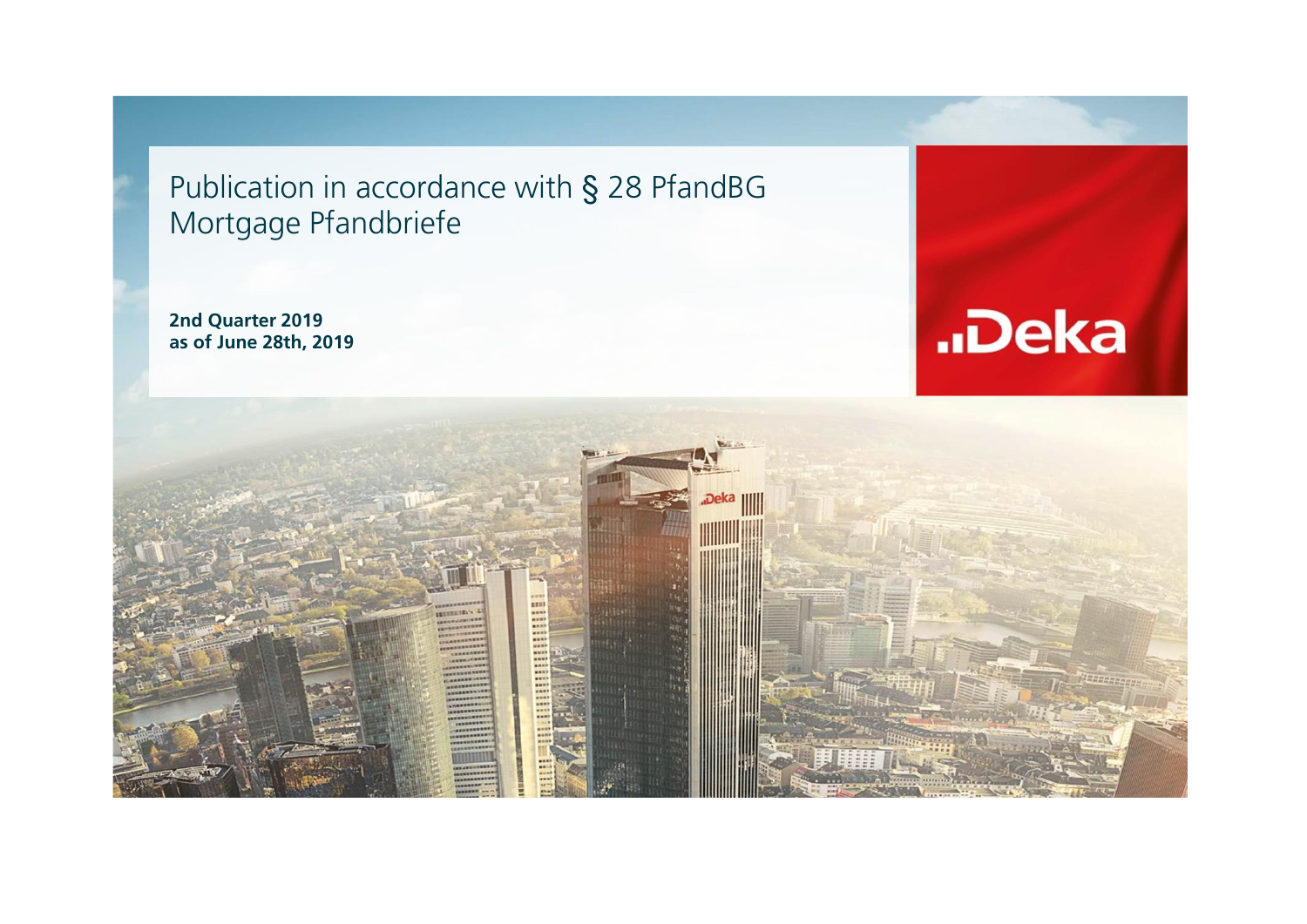# Mortgage Pfandbriefe - Publication in accordance with § 28 PfandBG as of June 28th, 2019

### **Table of contents**

|       | Publication in accordance with § 28 PfandBG                                                                          | Page(s)     |
|-------|----------------------------------------------------------------------------------------------------------------------|-------------|
|       | I. Nominal value                                                                                                     | 3           |
|       | II. vdp-Credit qualitiy differentiation model                                                                        | 3           |
| III.  | Derivatives contained in cover pool                                                                                  | 3           |
|       | IV. Nominal value and net present value                                                                              | 4           |
|       | V. Maturity structure                                                                                                | 5           |
| VI.   | Breakdown of cover pool by size                                                                                      | 6           |
| VII.  | Fixed-interest rate assets                                                                                           |             |
|       | VIII. Volume-weighted average maturity elapsed                                                                       | $7^{\circ}$ |
|       | IX. Weighted average mortgage lending value                                                                          |             |
|       | X. Additional cover pool assets                                                                                      | 8           |
|       | XI. Exceedances                                                                                                      | 9           |
| XII.  | Breakdown of cover pool                                                                                              | $10 - 12$   |
| XIII. | Debts in arrears > 90 Days (in mill EUR)                                                                             | 13          |
|       | XIV. Total amounts of nonperforming assets, if at least 5% of each individual claim are non performing (in mill EUR) | 13          |

#### **Additional voluntary information**

 $\overline{a}$ 

| I. Additional voluntary information about the cover pool               |  |
|------------------------------------------------------------------------|--|
| II. Additional voluntary information about the outstanding Pfandbriefe |  |

![](_page_1_Picture_6.jpeg)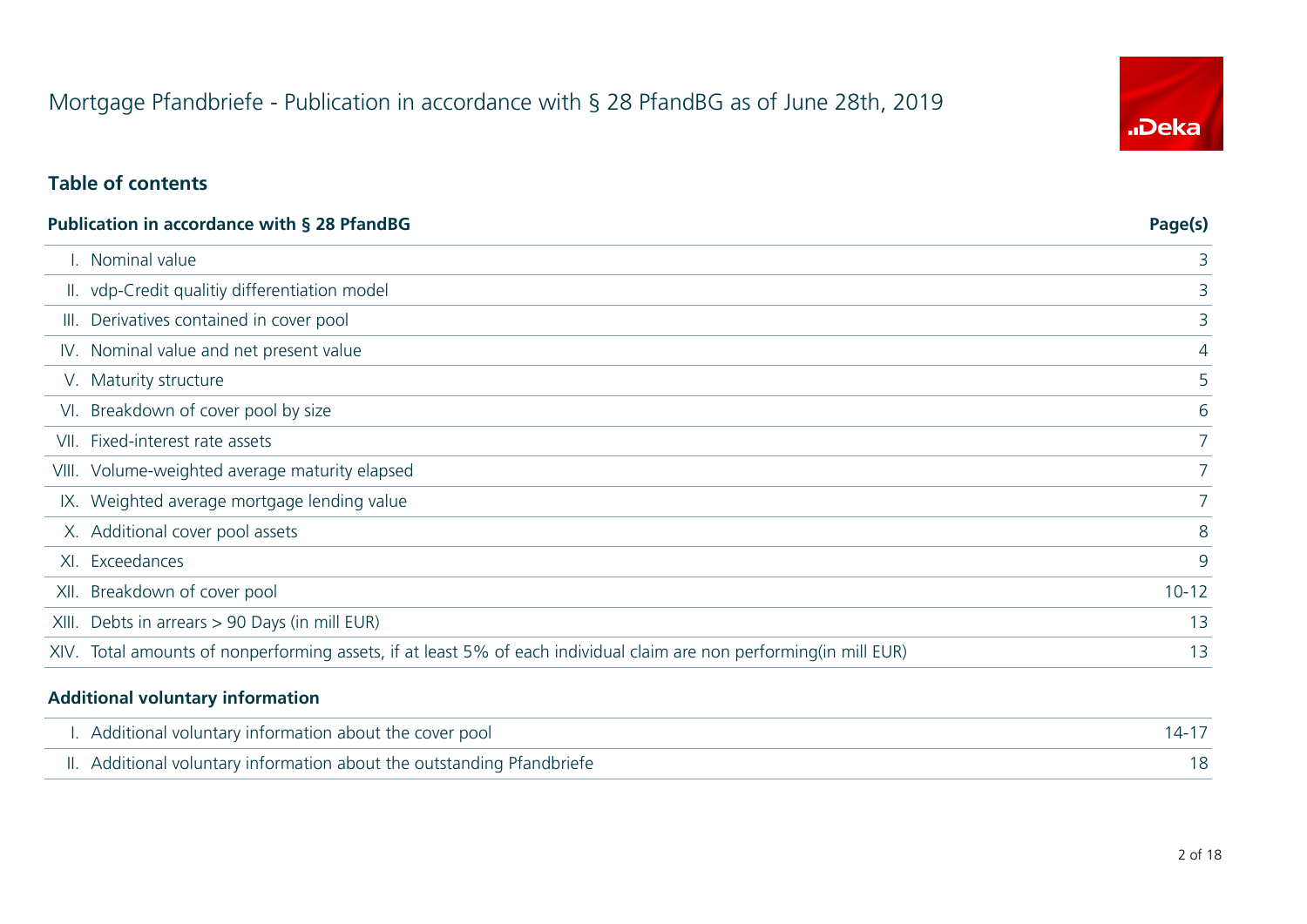# Mortgage Pfandbriefe - Publication in accordance with § 28 PfandBG as of June 28th, 2019

![](_page_2_Picture_1.jpeg)

### **I. Nominal value**

| <b>Total amounts in mill EUR</b>          | <b>Nominal value</b> |         |  |  |
|-------------------------------------------|----------------------|---------|--|--|
|                                           | Q2/2019              | Q2/2018 |  |  |
| Outstanding Pfandbriefe                   | 79.5                 | 79.5    |  |  |
| Public sector cover pool                  | 489.6                | 413,1   |  |  |
| Overcollateralization                     | 410.1                | 333.6   |  |  |
| Overcollateralization in % of outstanding | 515,9 %              | 419.6 % |  |  |

### **II. vdp-Credit qualitiy differentiation model**

| Overcollateralization in consideration of the<br>"vdp-Credit quality differentiation model" | <b>Nominal value</b> |         | Net present value |         |  |
|---------------------------------------------------------------------------------------------|----------------------|---------|-------------------|---------|--|
| in mill EUR                                                                                 | O2/2019              | 02/2018 | O2/2019           | 02/2018 |  |
| Overcollateralization                                                                       | 410.1                | 333.6   | 440.2             | 356.9   |  |
| Overcollateralization according to the "vdp-Credit quality<br>differentiation model"        | 410.1                | 333.6   | 440.2             | 356.9   |  |
| Overcollateralization in % of outstanding                                                   | 515.9%               | 419.6 % | 548.9 %           | 444.8 % |  |

#### **III. Derivatives contained in cover pool**

| <b>Total amounts in mill EUR</b> | <b>Nominal value</b> |         |  |
|----------------------------------|----------------------|---------|--|
|                                  | O2/2019              | 02/2018 |  |
| Derivates                        | 0.0                  | 0.0     |  |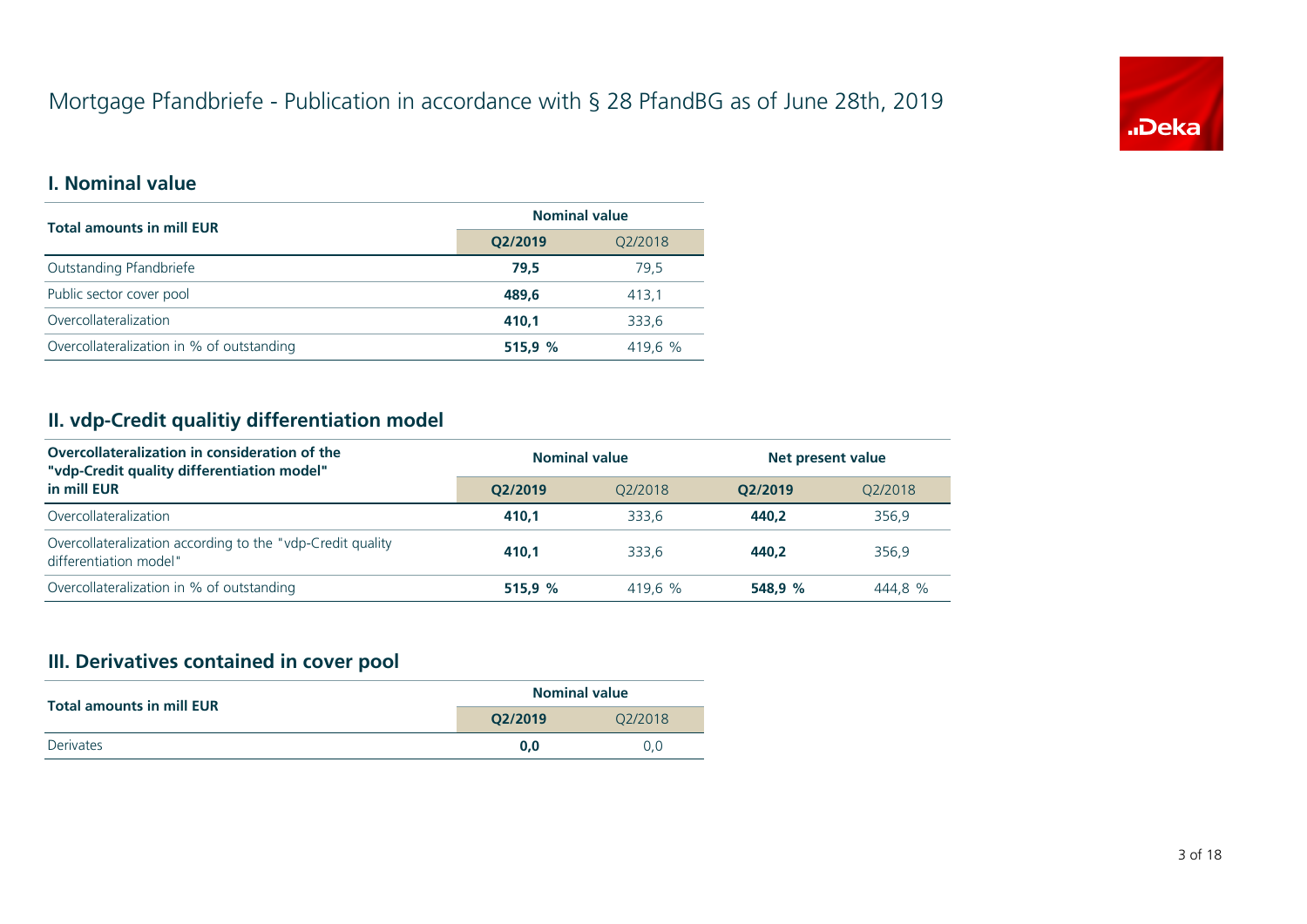![](_page_3_Picture_1.jpeg)

## **IV. Nominal value and net present value**

| <b>Total amounts in mill EUR</b>          | <b>Nominal value</b> |         | Net present value |         |
|-------------------------------------------|----------------------|---------|-------------------|---------|
|                                           | O2/2019              | 02/2018 | O2/2019           | Q2/2018 |
| Outstanding Pfandbriefe                   | 79.5                 | 79.5    | 80.2              | 80,2    |
| Public sector cover pool                  | 489,6                | 413.1   | 520,4             | 437,1   |
| Overcollateralization                     | 410.1                | 333.6   | 440.2             | 356,9   |
| Overcollateralization in % of outstanding | 515.9%               | 419.6 % | 548.9 %           | 444.8 % |

| <b>Total amounts in mill EUR</b>          | Net present value + 250 BP |         | Net present value - 250 BP |         | Net present value<br><b>Currency stress</b> |         |
|-------------------------------------------|----------------------------|---------|----------------------------|---------|---------------------------------------------|---------|
|                                           | O2/2019                    | 02/2018 | O2/2019                    | 02/2018 | O2/2019                                     | Q2/2018 |
| Outstanding Pfandbriefe                   | 78,0                       | 76,1    | 82,6                       | 84.7    | 78,0                                        | 76,1    |
| Public sector cover pool                  | 481,9                      | 401,7   | 564,6                      | 478,5   | 481,9                                       | 401,7   |
| Overcollateralization                     | 403.9                      | 325,6   | 482.1                      | 393,8   | 403.9                                       | 325,6   |
| Overcollateralization in % of outstanding | 518,1%                     | 427,6 % | 583,8 %                    | 464,8 % | 518,1%                                      | 427,6 % |

| <b>Foreign Currencies</b> | Net present value for each foreign<br>currency (in mill) |         | <b>Rates of exchange</b> |         | Net present value<br>in mill EUR |         |
|---------------------------|----------------------------------------------------------|---------|--------------------------|---------|----------------------------------|---------|
|                           | O2/2019                                                  | 02/2018 | O2/2019                  | 02/2018 | O2/2019                          | Q2/2018 |
| <b>Total amounts</b>      |                                                          |         |                          |         | 0,0                              | 0,00    |

Remark: Net present value on Static Method basis in accordance with § 5 and § 6 PfandBarwertV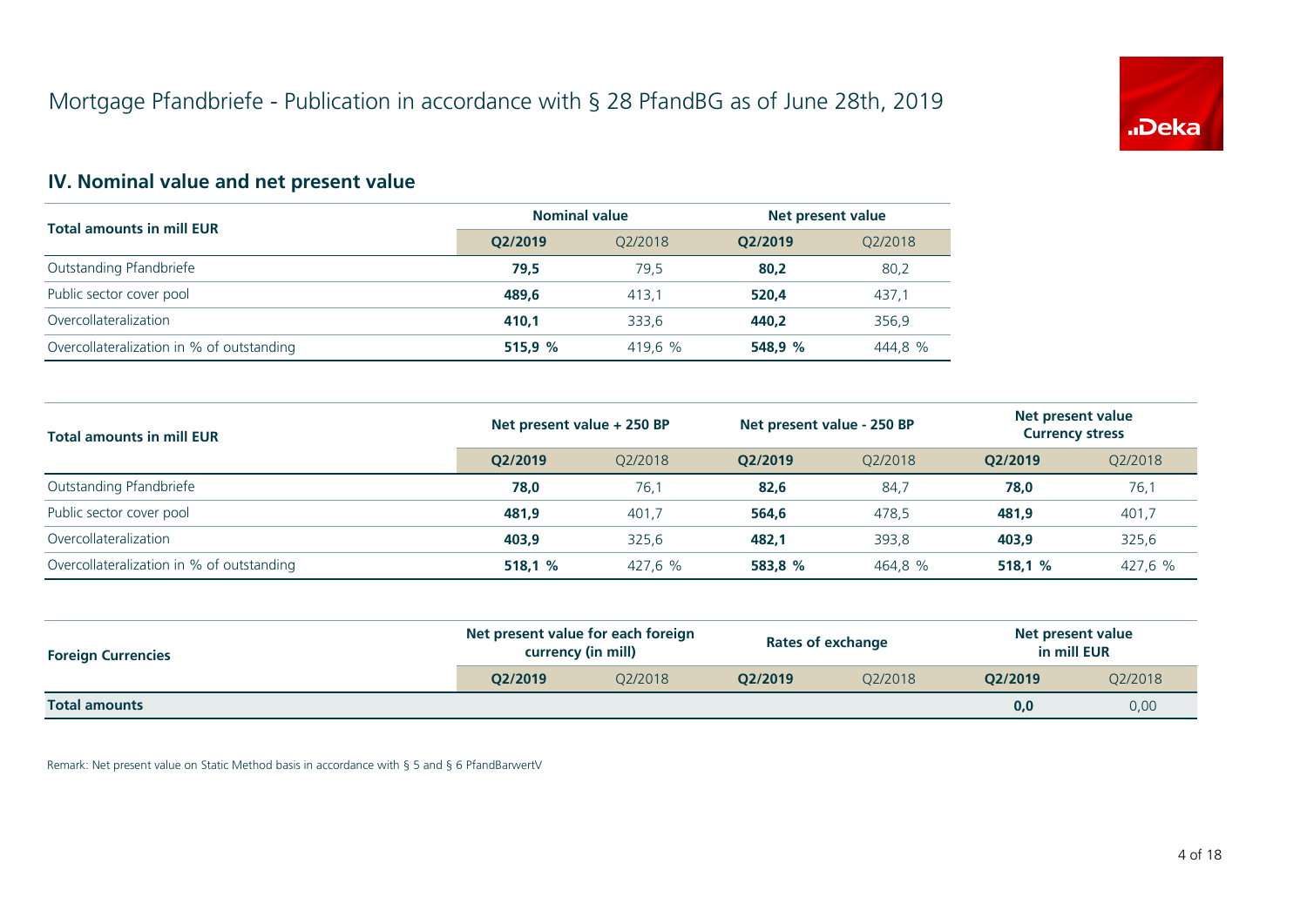![](_page_4_Picture_1.jpeg)

## **V. Maturity structure**

| <b>Maturity ranges</b> |        |           |         | <b>Outstanding Pfandbriefe in mill EUR</b><br>Mortgage cover pool in mill EUR |         |         |
|------------------------|--------|-----------|---------|-------------------------------------------------------------------------------|---------|---------|
|                        |        |           | Q2/2019 | Q2/2018                                                                       | Q2/2019 | Q2/2018 |
|                        | $\leq$ | 6 months  | 30,0    | 0,0                                                                           | 0,0     | 21,2    |
| 6 months               | $\leq$ | 12 months | 0,0     | 0,0                                                                           | 0,0     | 0,0     |
| 12 months              | $\leq$ | 18 months | 29,5    | 30,0                                                                          | 44,9    | 0,0     |
| 18 months              | $\leq$ | 2 years   | 0,0     | 19,5                                                                          | 74,4    | 0,0     |
| 2 years                | $\leq$ | 3 years   | 15,0    | 10,0                                                                          | 0,0     | 127,0   |
| 3 years                | $\leq$ | 4 years   | $5,0$   | 15,0                                                                          | 227,0   | 0,0     |
| 4 years                | $\leq$ | 5 years   | 0,0     | 5,0                                                                           | 0,0     | 136,9   |
| 5 years                | $\leq$ | 10 years  | 0,0     | 0,0                                                                           | 143,3   | 127,9   |
|                        | >      | 10 years  | 0,0     | 0,0                                                                           | 0,0     | 0,0     |
| <b>Total amounts</b>   |        | 79,5      | 79,5    | 489,6                                                                         | 413,1   |         |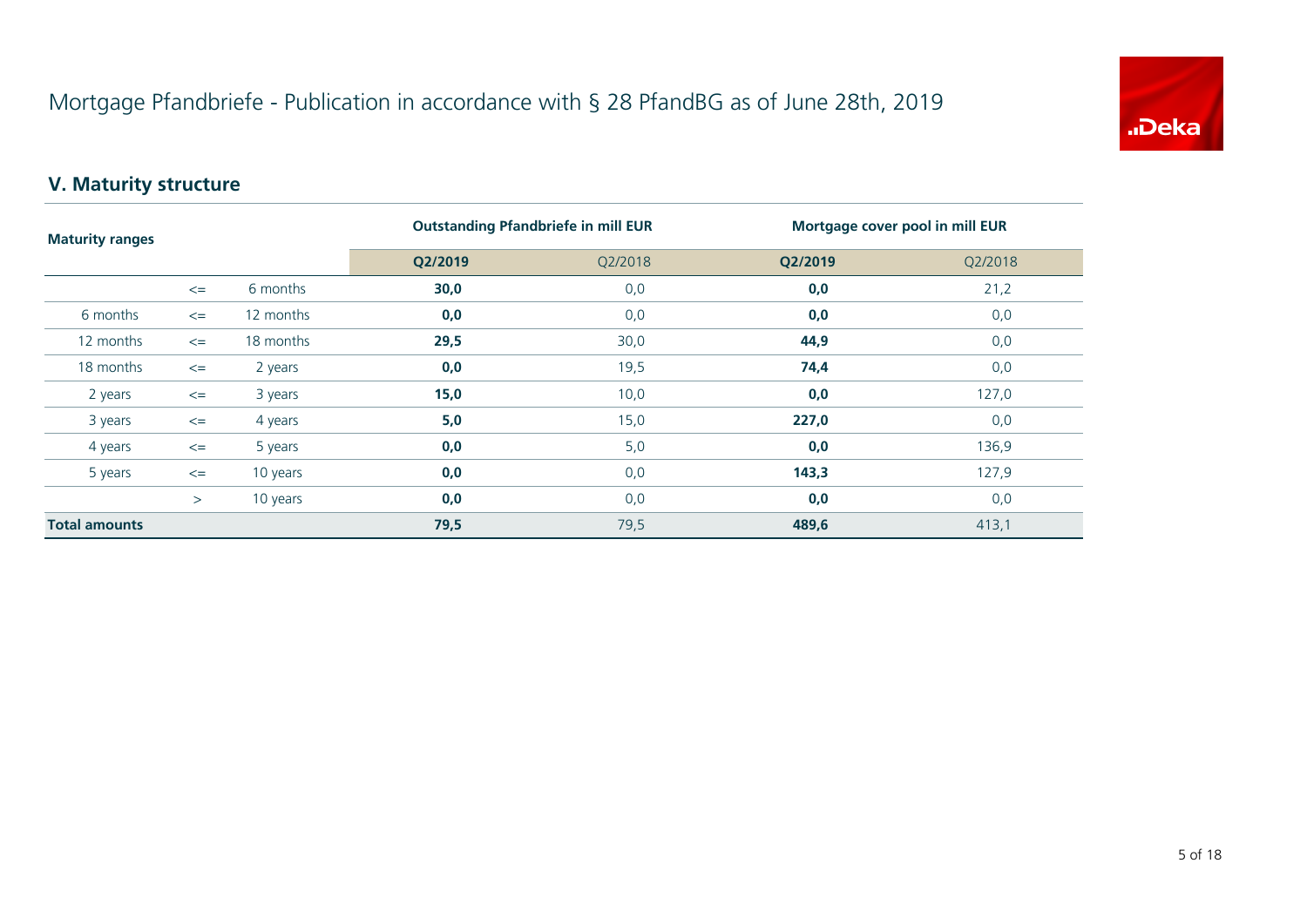![](_page_5_Picture_1.jpeg)

## **VI. Breakdown of cover pool by size**

| Breakdown of cover pool by size (in mill EUR)                                            |                     |        |                                   |         |         |  |
|------------------------------------------------------------------------------------------|---------------------|--------|-----------------------------------|---------|---------|--|
|                                                                                          |                     |        |                                   | Q2/2019 | Q2/2018 |  |
| Regular cover                                                                            |                     | $\leq$ | 0,3 mill EUR                      | 0,0     |         |  |
| Mortgage Loans                                                                           |                     |        |                                   |         | 0,0     |  |
| Regular cover                                                                            | 0,3 mill EUR $\leq$ |        | 1,0 mill EUR                      |         |         |  |
| Mortgage Loans                                                                           |                     |        |                                   | 0,0     | 0,8     |  |
| Regular cover                                                                            |                     |        | 1,0 mill EUR $\leq$ 10,0 mill EUR |         |         |  |
| Mortgage Loans                                                                           |                     |        |                                   | 5,8     | 26,7    |  |
| Regular cover                                                                            |                     | $\geq$ | 10,0 mill EUR                     |         |         |  |
| Mortgage Loans                                                                           |                     |        |                                   | 448,8   | 375,6   |  |
| <b>Amounts</b>                                                                           |                     |        |                                   | 454,6   | 403,1   |  |
| Additional cover pool assets according to<br>§ 19 para. 1 no. 1, no. 2 and no. 3 PfandBG |                     |        |                                   | 35,0    | 10,0    |  |
| <b>Total amounts</b>                                                                     |                     |        |                                   | 489,6   | 413,1   |  |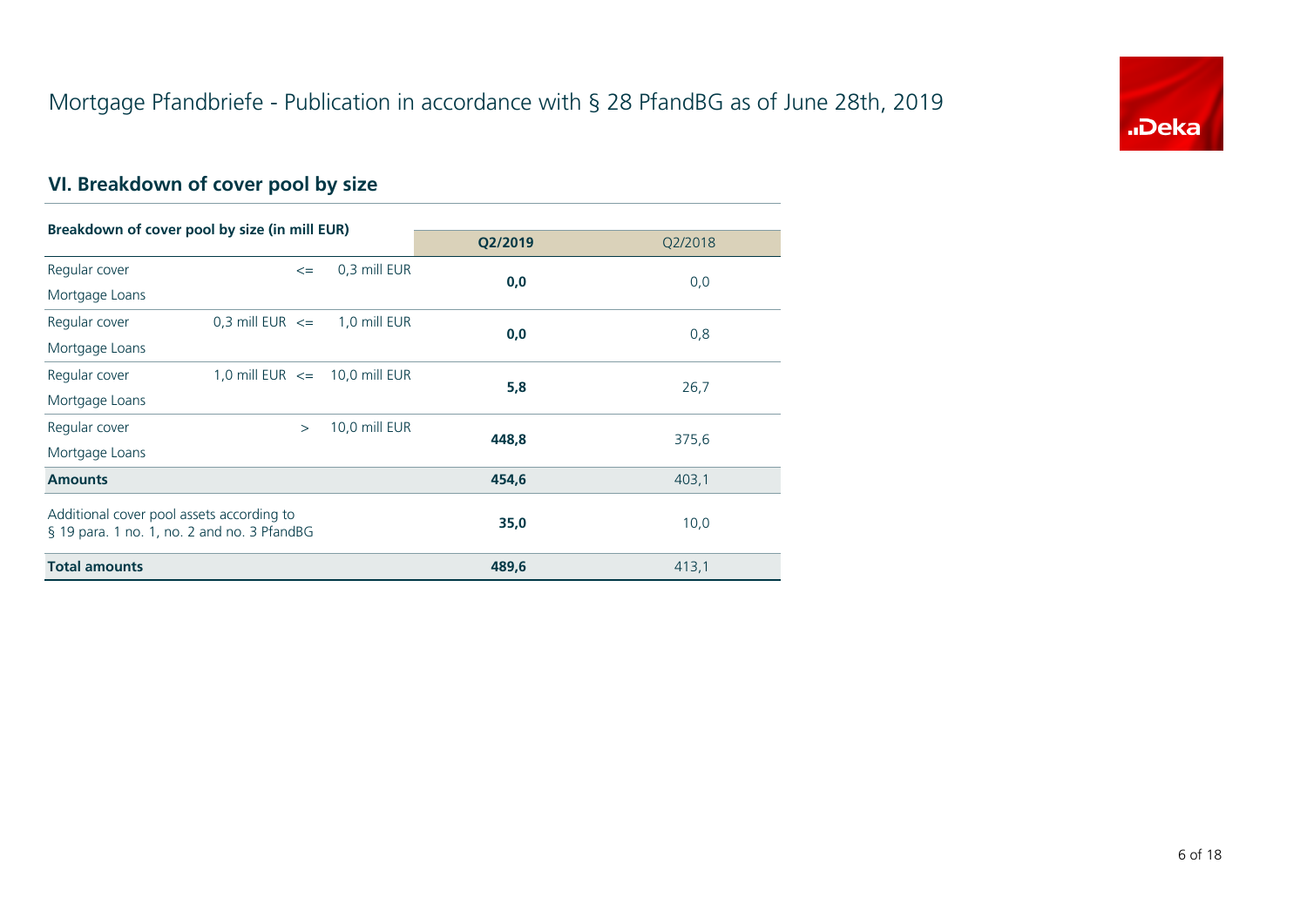![](_page_6_Picture_1.jpeg)

### **VII. Fixed-interest rate assets**

| <b>Total amounts of fixed-interest assets</b><br>(nominal and percentage values) | <b>Total amounts in mill EUR</b> |         | thereof: Nominal value of fixed<br>interest assets |         | thereof: Percentage of fixed<br>interest assets |         |
|----------------------------------------------------------------------------------|----------------------------------|---------|----------------------------------------------------|---------|-------------------------------------------------|---------|
|                                                                                  | O2/2019                          | 02/2018 | O2/2019                                            | 02/2018 | O2/2019                                         | 02/2018 |
| Outstanding Pfandbriefe                                                          | 79.5                             | 79.5    | 79.5                                               | 79.5    | 100.0 $%$                                       | 100.0 % |
| Public sector cover pool                                                         | 489.6                            | 413.7   | 403.9                                              | 330.0   | 82.5%                                           | 79.9 %  |

## **VIII. Volume-weighted average maturity elapsed**

| Information on claims<br>according to § 12 PfandBG                                                                                                 | <b>Average in years</b> |         |  |
|----------------------------------------------------------------------------------------------------------------------------------------------------|-------------------------|---------|--|
|                                                                                                                                                    | Q2/2019                 | Q2/2018 |  |
| According to § 28 para. 1 no. 11 PfandBG:<br>Volume-weighted average of the maturity that<br>has elapsed since the loan was granted<br>(seasoning) | 3,6                     | 2.9     |  |

## **IX. Weighted average mortgage lending value**

| Information on claims<br>according to § 12 PfandBG                         | <b>Average in percent</b> |         |  |
|----------------------------------------------------------------------------|---------------------------|---------|--|
|                                                                            | O2/2019                   | Q2/2018 |  |
| According to § 28 para. 2 no.3 PfandBG:<br>Weighted mortgage lending value | 58.3%                     | 56.9%   |  |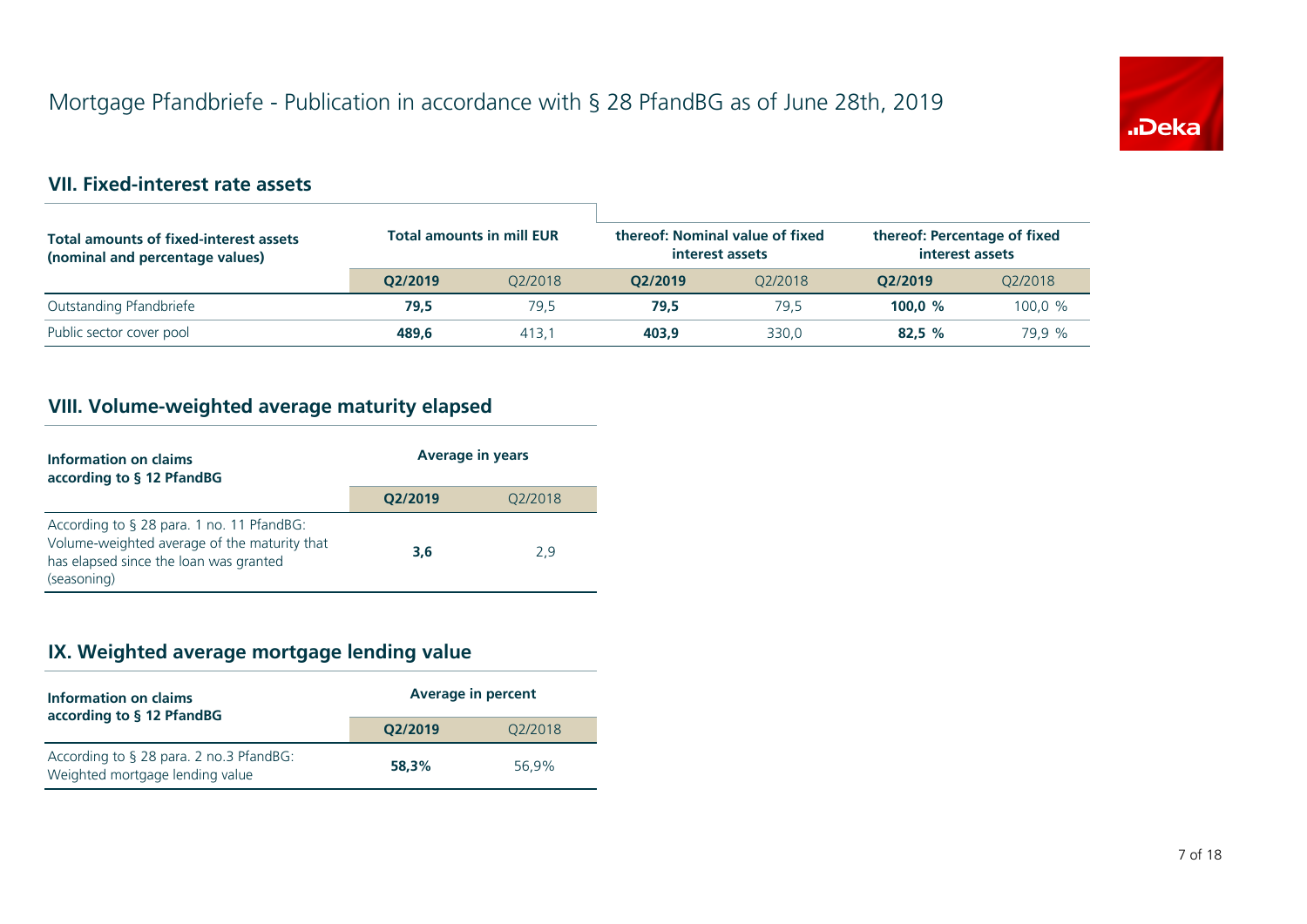![](_page_7_Picture_1.jpeg)

## **X. Additional cover pool assets**

| Additional cover pool assets according to                                                                                                 |                      |         | <b>Total amounts in mill EUR</b> |                                                                                                 |                                     |         |                                                                                                                                    |
|-------------------------------------------------------------------------------------------------------------------------------------------|----------------------|---------|----------------------------------|-------------------------------------------------------------------------------------------------|-------------------------------------|---------|------------------------------------------------------------------------------------------------------------------------------------|
| § 19 para. 1 no. 1, no. 2 and no. 3 PfandBG                                                                                               |                      | Q2/2019 | Q2/2018                          |                                                                                                 |                                     |         |                                                                                                                                    |
|                                                                                                                                           |                      | 35,0    | 10,0                             |                                                                                                 |                                     |         |                                                                                                                                    |
| Thereof additional cover pool assets<br>according to § 28 para. 1 no. 4                                                                   |                      |         | <b>Total amounts in mill EUR</b> |                                                                                                 |                                     |         |                                                                                                                                    |
| in conjunction with § 19 para. 1 no. 1 PfandBG                                                                                            |                      | Q2/2019 | Q2/2018                          |                                                                                                 |                                     |         |                                                                                                                                    |
|                                                                                                                                           |                      | 0,0     | 0,0                              |                                                                                                 |                                     |         |                                                                                                                                    |
| Thereof additional cover pool assets<br>according to § 28 para. 1 no. 5<br>in conjunction with § 19 para. 1 no. 2 PfandBG                 |                      |         | <b>Total amounts in mill EUR</b> | thereof: Exposure in covered bonds<br>(EU) No 575/2013                                          | according to Article 129 Regulation |         |                                                                                                                                    |
| based in                                                                                                                                  | <b>Code</b><br>$(*)$ | Q2/2019 | Q2/2018                          | Q2/2019                                                                                         | Q2/2018                             |         |                                                                                                                                    |
| Germany                                                                                                                                   | DE                   | 0,0     | 0,0                              | 0,0                                                                                             | 0,0                                 |         |                                                                                                                                    |
| <b>Total amounts</b>                                                                                                                      |                      | 0,0     | 0,0                              | 0,0                                                                                             | 0,0                                 |         |                                                                                                                                    |
| Thereof additional cover pool assets<br>according to § 28 para. 1 no. 6<br>in conjunction with § 19 para. 1 no. 2 and 3<br><b>PfandBG</b> |                      |         | <b>Total amounts in mill EUR</b> | thereof: Exposure in bonds<br>according to § 20 para. 1 PfandBG<br>(§ 19 para. 1 no. 3 PfandBG) |                                     |         | thereof: Cover pool assets according<br>to § 19 para. 1 no. 2 in conjunction<br>with § 4 para. 1 sentence 2 no. 1 and<br>2 PfandBG |
| based in                                                                                                                                  | <b>Code</b><br>$(*)$ | Q2/2019 | Q2/2018                          | Q2/2019                                                                                         | Q2/2018                             | Q2/2019 | Q2/2018                                                                                                                            |
| Germany                                                                                                                                   | DE                   | 35,0    | 10,0                             | 25,0                                                                                            | 0,0                                 | 10,0    | 10,0                                                                                                                               |
| <b>Total amounts</b>                                                                                                                      |                      | 35,0    | 10,0                             | 25,0                                                                                            | 0,0                                 | 10,0    | 10,0                                                                                                                               |

(\*) Remark: The terms of country codes are based on the two-letter ISO-Codes defined in 'ISO 3166 alpha-2', published by the International Organization for Standardization (ISO).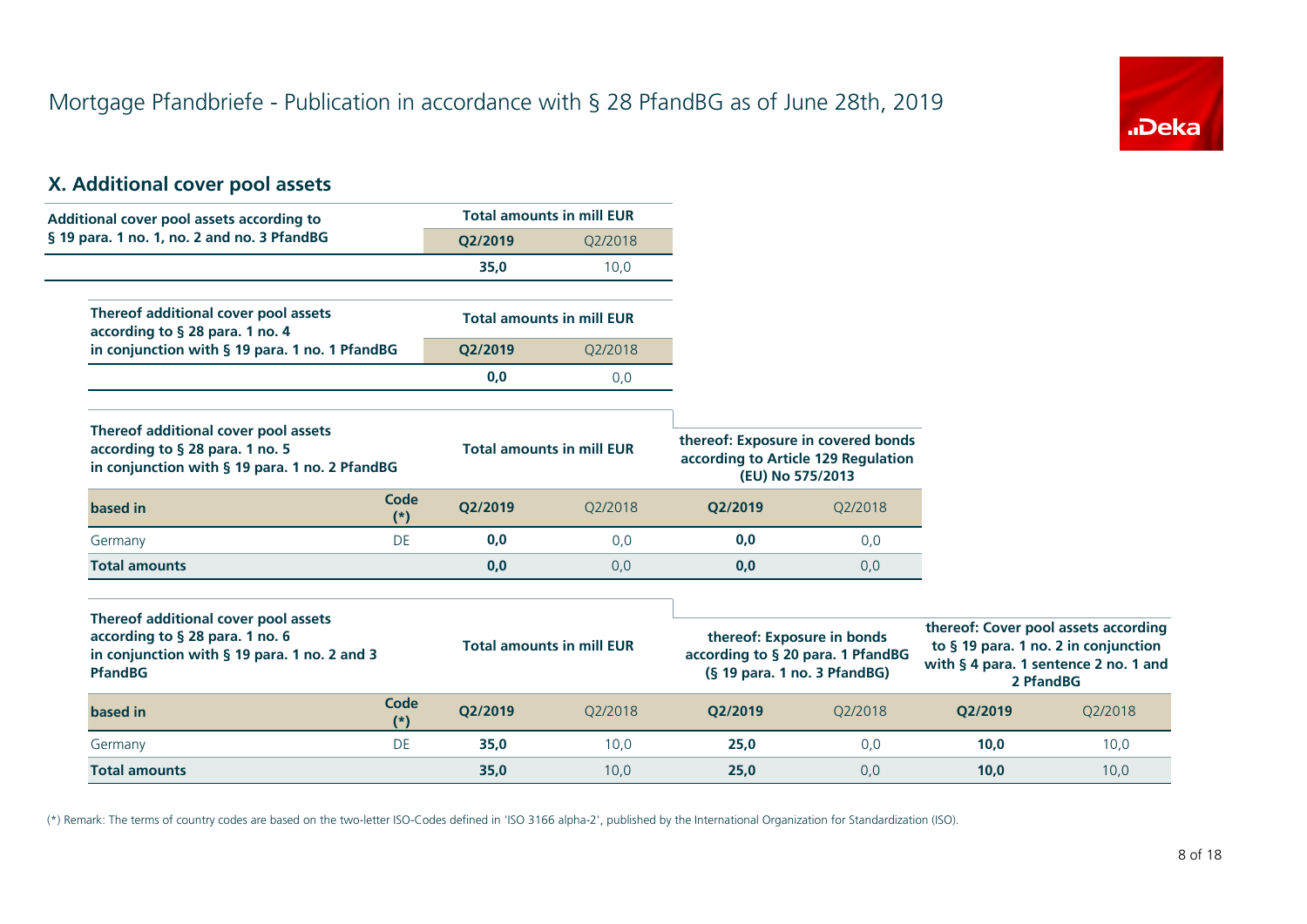# Mortgage Pfandbriefe - Publication in accordance with § 28 PfandBG as of June 28th, 2019

![](_page_8_Picture_1.jpeg)

### **XI. Exceedances**

| Information according to $\S$ 28 para. 1                                                                            | <b>Total amounts in mill EUR</b> |         |  |
|---------------------------------------------------------------------------------------------------------------------|----------------------------------|---------|--|
| no. 7 and no. 8 PfandBG                                                                                             | O2/2019                          | 02/2018 |  |
| Cover pool assets that exceed the limits of<br>§ 13 para. 1 PfandBG<br>(§ 28 para. 1 no. 7 PfandBG)                 | 0,0                              | 0,0     |  |
| Cover pool assets that exceed the limits of<br>§ 19 para. 1 no. 2 PfandBG<br>(§ 28 para. 1 no. 8 and no. 5 PfandBG) | 0,0                              | 0,0     |  |
| Cover pool assets that exceed the limits of<br>§ 19 para. 1 no. 3 PfandBG<br>(§ 28 para. 1 no. 8 and no. 6 PfandBG) | 0,0                              | 0,0     |  |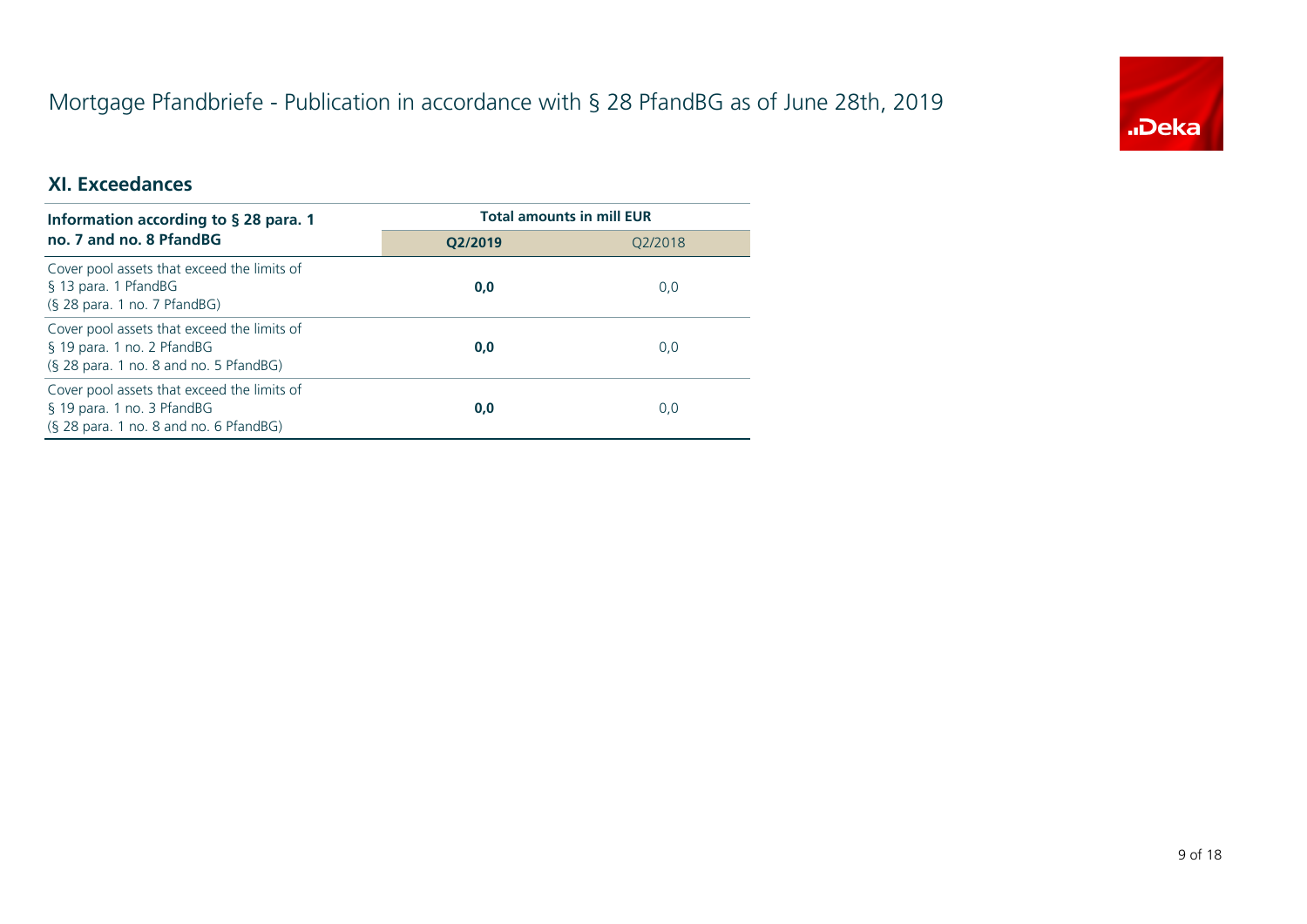![](_page_9_Picture_1.jpeg)

## **XII. Breakdown of cover pool**

|                                                                                                      | <b>Commercial</b>   |         | <b>Residential</b>  |         |
|------------------------------------------------------------------------------------------------------|---------------------|---------|---------------------|---------|
| <b>Total amounts</b>                                                                                 | amounts in mill EUR |         | amounts in mill EUR |         |
|                                                                                                      | Q2/2019             | Q2/2018 | Q2/2019             | Q2/2018 |
| Condominiums                                                                                         | 0,0                 | 0,0     | 0,0                 | 0,0     |
| Single-/Two-family-houses                                                                            | 0,0                 | 0,0     | 0,0                 | 0,0     |
| Multi-family dwellings                                                                               | 0,0                 | 0,0     | 0,0                 | 0,0     |
| Office buildings                                                                                     | 345,8               | 241,7   | 0,0                 | 0,0     |
| Retail buildings                                                                                     | 43,8                | 65,0    | 0,0                 | 0,0     |
| Industrial buildings                                                                                 | 0,0                 | 0,0     | 0,0                 | 0,0     |
| Other commercial buildings                                                                           | 65,1                | 96,3    | 0,0                 | 0,0     |
| Buildings under construction not yet producing yield                                                 | 0,0                 | 0,0     | 0,0                 | 0,0     |
| <b>Building land</b>                                                                                 | 0,0                 | 0,0     | 0,0                 | 0,0     |
| <b>Amounts</b>                                                                                       | 454,6               | 403,1   | 0,0                 | 0,0     |
| Additional cover pool assets (statutory overcollateralization /<br>safeguarding liquidity inclusive) | 35,0                | 10,0    | 0,0                 | 0,0     |
| <b>Total amounts</b>                                                                                 | 489,6               | 413,1   | 0,0                 | 0,0     |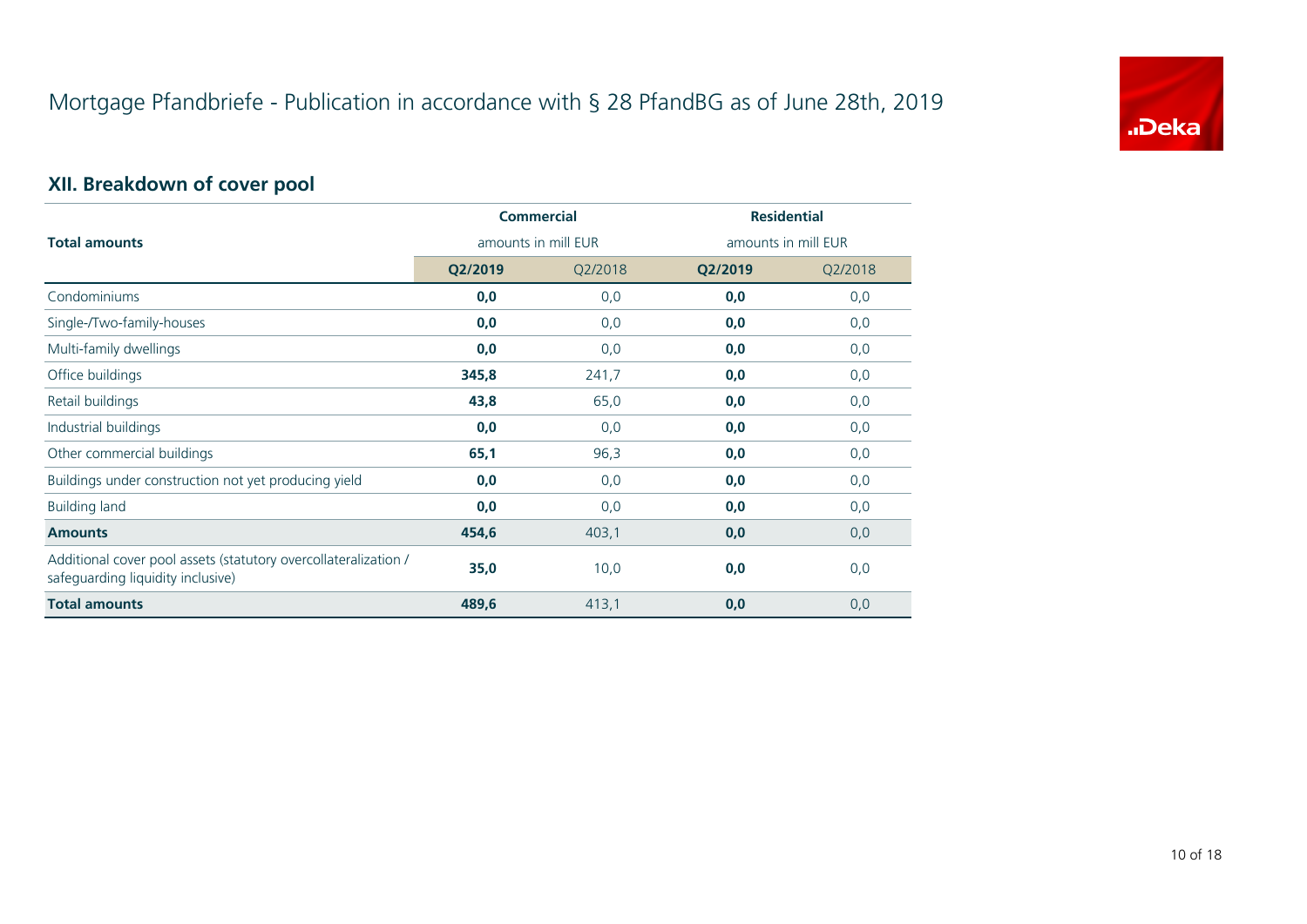![](_page_10_Picture_1.jpeg)

## **XII. Breakdown of cover pool**

|                                                                                                      | <b>Commercial</b>   |         | <b>Residential</b>  |         |
|------------------------------------------------------------------------------------------------------|---------------------|---------|---------------------|---------|
| Germany                                                                                              | amounts in mill EUR |         | amounts in mill EUR |         |
|                                                                                                      | Q2/2019             | Q2/2018 | Q2/2019             | Q2/2018 |
| Condominiums                                                                                         | 0,0                 | 0,0     | 0,0                 | 0,0     |
| Single-/Two-family-houses                                                                            | 0,0                 | 0,0     | 0,0                 | 0,0     |
| Multi-family dwellings                                                                               | 0,0                 | 0,0     | 0,0                 | 0,0     |
| Office buildings                                                                                     | 106,1               | 106,1   | 0,0                 | 0,0     |
| Retail buildings                                                                                     | 0,0                 | 21,2    | 0,0                 | 0,0     |
| Industrial buildings                                                                                 | 0,0                 | 0,0     | 0,0                 | 0,0     |
| Other commercial buildings                                                                           | 65,1                | 96,3    | 0,0                 | 0,0     |
| Buildings under construction not yet producing yield                                                 | 0,0                 | 0,0     | 0,0                 | 0,0     |
| <b>Building land</b>                                                                                 | 0,0                 | 0,0     | 0,0                 | 0,0     |
| <b>Amounts</b>                                                                                       | 171,2               | 223,6   | 0,0                 | 0,0     |
| Additional cover pool assets (statutory overcollateralization /<br>safeguarding liquidity inclusive) | 35,0                | 10,0    | 0,0                 | 0,0     |
| <b>Total amounts</b>                                                                                 | 206,2               | 233,6   | 0,0                 | 0,0     |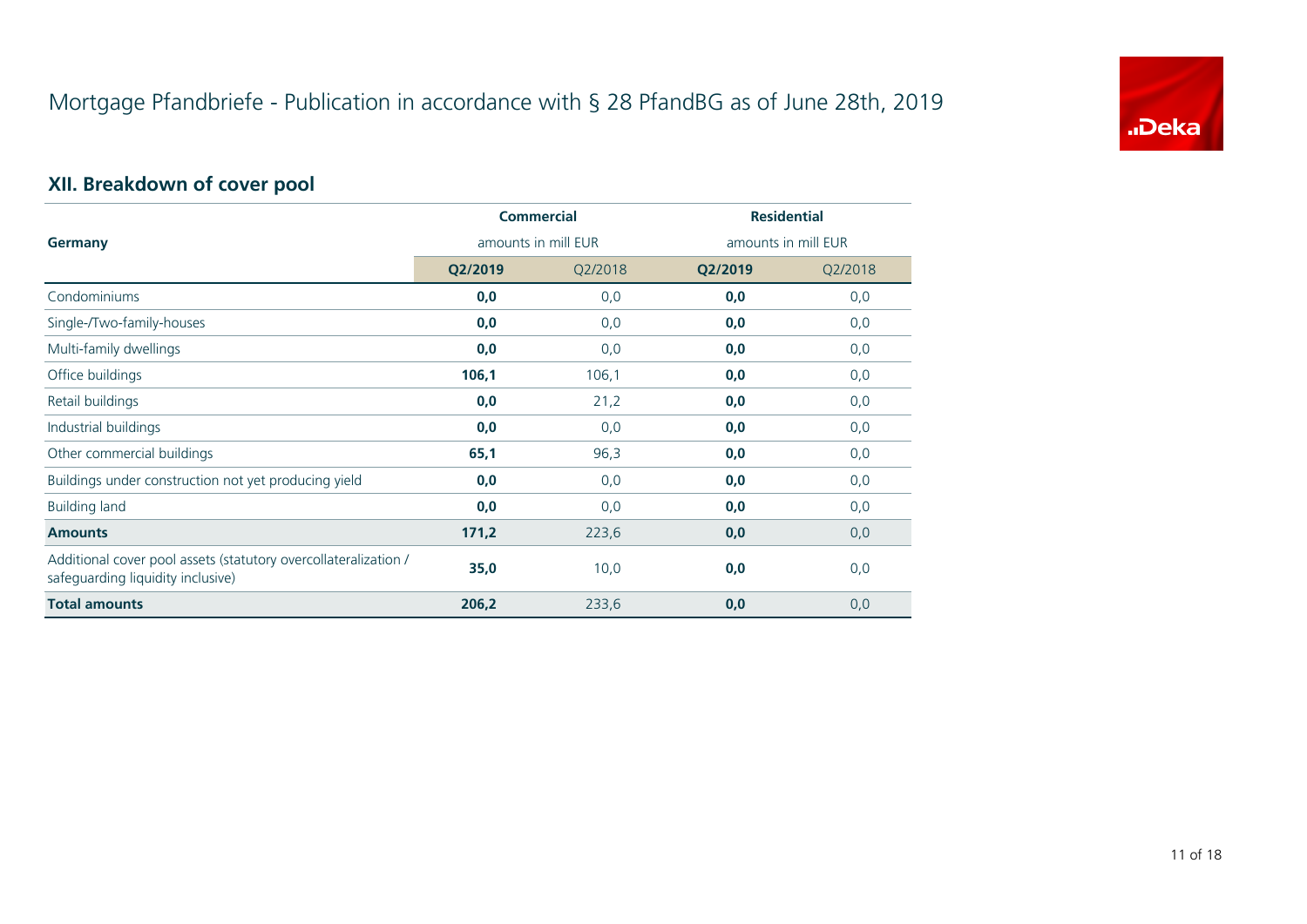![](_page_11_Picture_1.jpeg)

## **XII. Breakdown of cover pool**

|                                                                                                      | <b>Commercial</b>   |         | <b>Residential</b>  |         |  |
|------------------------------------------------------------------------------------------------------|---------------------|---------|---------------------|---------|--|
| <b>France</b>                                                                                        | amounts in mill EUR |         | amounts in mill EUR |         |  |
|                                                                                                      | Q2/2019             | Q2/2018 | Q2/2019             | Q2/2018 |  |
| Condominiums                                                                                         | 0,0                 | 0,0     | 0,0                 | 0,0     |  |
| Single-/Two-family-houses                                                                            | 0,0                 | 0,0     | 0,0                 | 0,0     |  |
| Multi-family dwellings                                                                               | 0,0                 | 0,0     | 0,0                 | 0,0     |  |
| Office buildings                                                                                     | 239,6               | 135,6   | 0,0                 | 0,0     |  |
| Retail buildings                                                                                     | 43,8                | 43,8    | 0,0                 | 0,0     |  |
| Industrial buildings                                                                                 | 0,0                 | 0,0     | 0,0                 | 0,0     |  |
| Other commercial buildings                                                                           | 0,0                 | 0,0     | 0,0                 | 0,0     |  |
| Buildings under construction not yet producing yield                                                 | 0,0                 | 0,0     | 0,0                 | 0,0     |  |
| <b>Building land</b>                                                                                 | 0,0                 | 0,0     | 0,0                 | 0,0     |  |
| <b>Amounts</b>                                                                                       | 283,5               | 179,4   | 0,0                 | 0,0     |  |
| Additional cover pool assets (statutory overcollateralization /<br>safeguarding liquidity inclusive) | 0,0                 | 0,0     | 0,0                 | 0,0     |  |
| <b>Total amounts</b>                                                                                 | 283,5               | 179,4   | 0,0                 | 0,0     |  |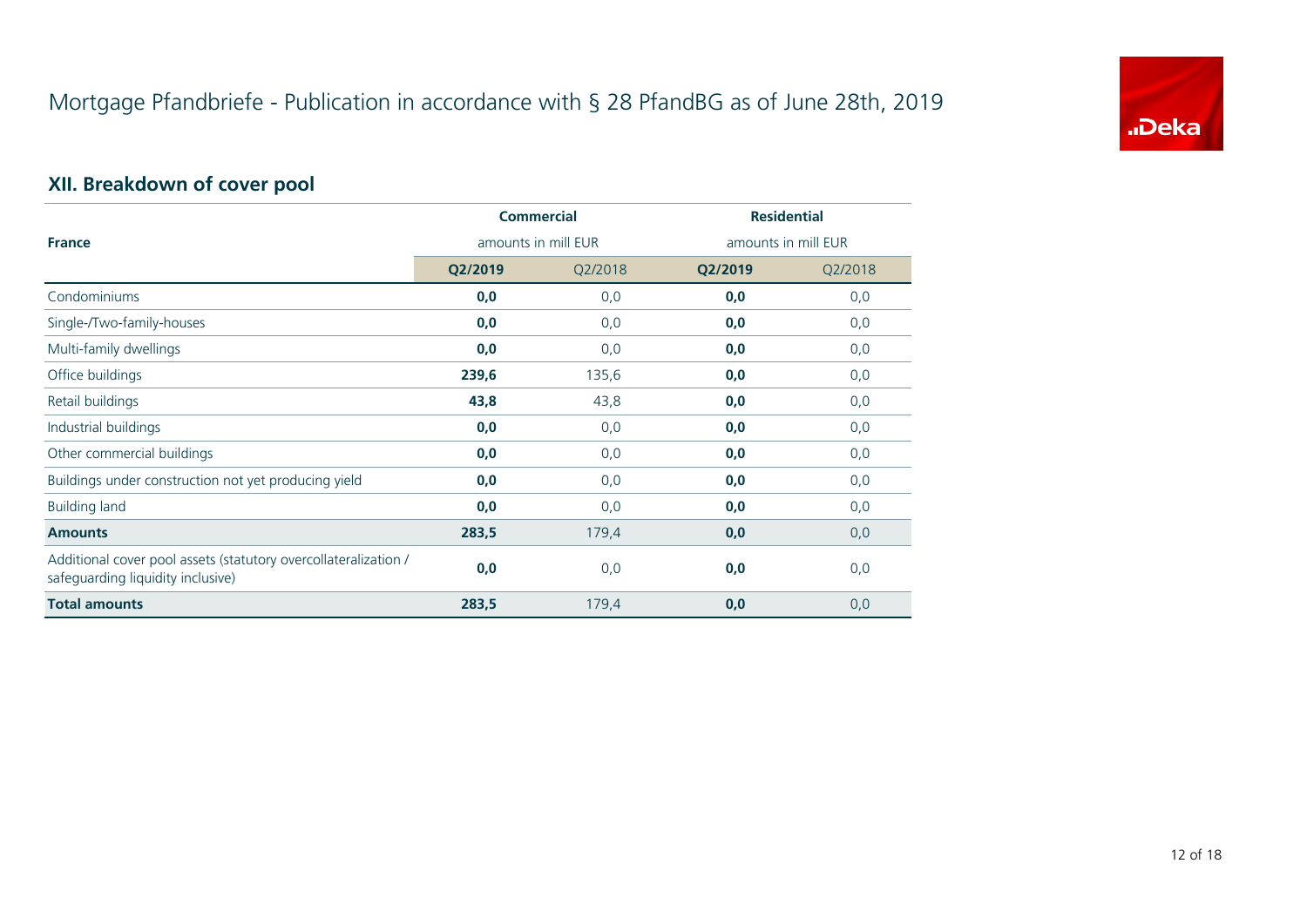![](_page_12_Picture_1.jpeg)

#### **XIII. Debts in arrears > 90 Days (in mill EUR)**

| <b>Geographical distribution</b> |               | <b>Total amounts in mill EUR</b> |         |  |
|----------------------------------|---------------|----------------------------------|---------|--|
| <b>Country</b>                   | Code<br>$(*)$ | Q2/2019                          | Q2/2018 |  |
| Germany                          | DE            | 0,0                              | 0,0     |  |
| France                           | FR            | 0,0                              | 0,0     |  |
| <b>Total amounts</b>             |               | 0,0                              | 0,0     |  |

### **XIV. Total amounts of nonperforming assets, if at least 5% of each individual claim are non performing (in mill EUR)**

| <b>Geographical distribution</b> |               | <b>Total amounts in mill EUR</b> |         |  |
|----------------------------------|---------------|----------------------------------|---------|--|
| <b>Country</b>                   | Code<br>$(*)$ | Q2/2019                          | Q2/2018 |  |
| Germany                          | DE            | 0,0                              | 0,0     |  |
| France                           | FR            | 0,0                              | 0,0     |  |
| <b>Total amounts</b>             |               | 0,0                              | 0,0     |  |

(\*) Remark: The terms of country codes are based on the two-letter ISO-Codes defined in 'ISO 3166 alpha-2', published by the International Organization for Standardization (ISO).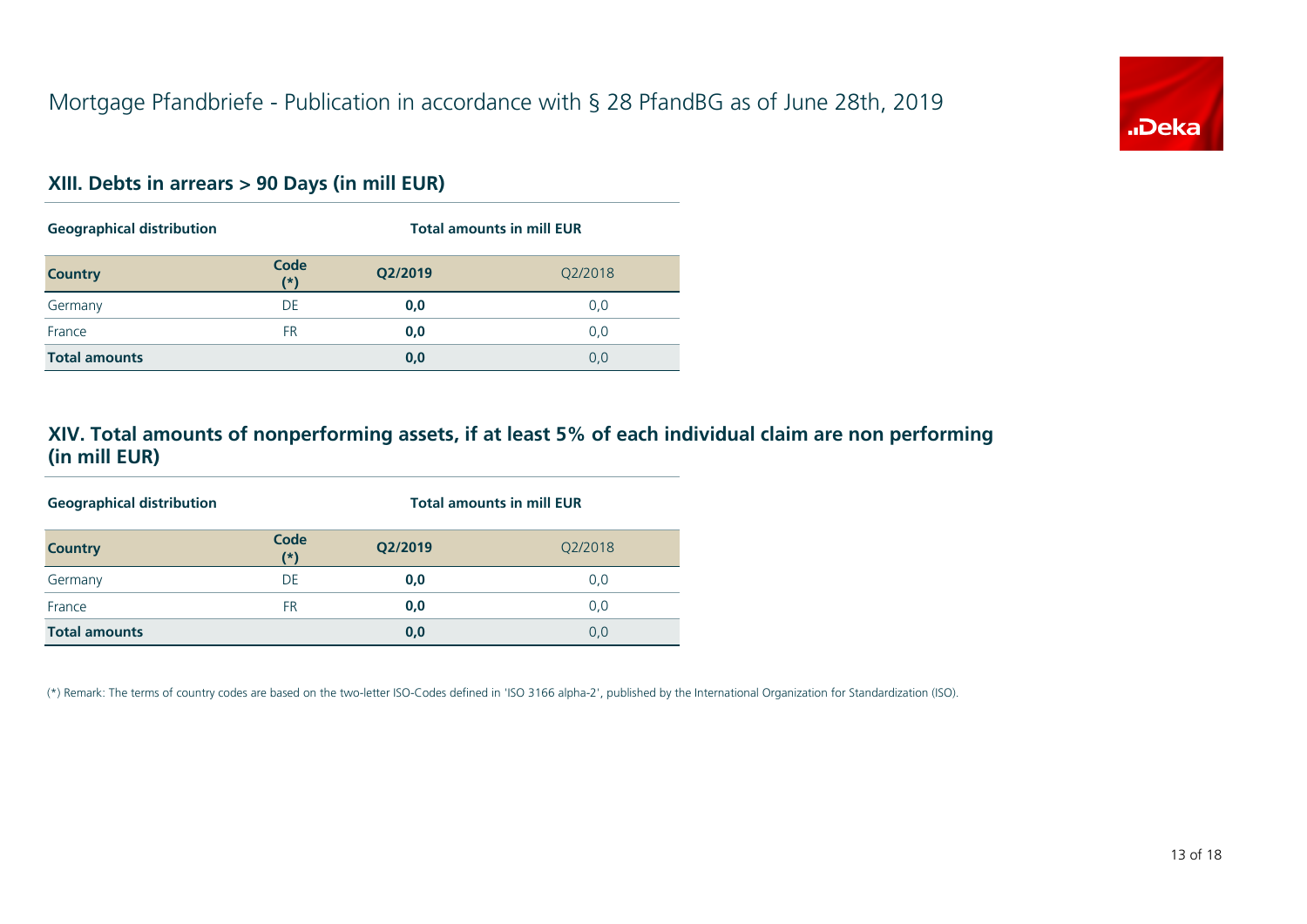![](_page_13_Picture_1.jpeg)

|                                    |             | Q2/2019 |
|------------------------------------|-------------|---------|
| WAL of cover pool (Total)          | in years    | 3,7     |
| Part of ECB elligble securities    | in mill EUR | 35,0    |
| Overcollateralisation by law (npv) | in %        | 2.0     |

| <b>Currency Exposure (nominal)</b> | in mill EUR | Q2/2019 |
|------------------------------------|-------------|---------|
| EUR                                |             | 489,6   |

| <b>Current Rating of Pfandbrief (according to Rating Agency)</b> | O2/2019          |
|------------------------------------------------------------------|------------------|
| Moody's                                                          | <b>Not rated</b> |
| <b>S&amp;P</b>                                                   | <b>Not rated</b> |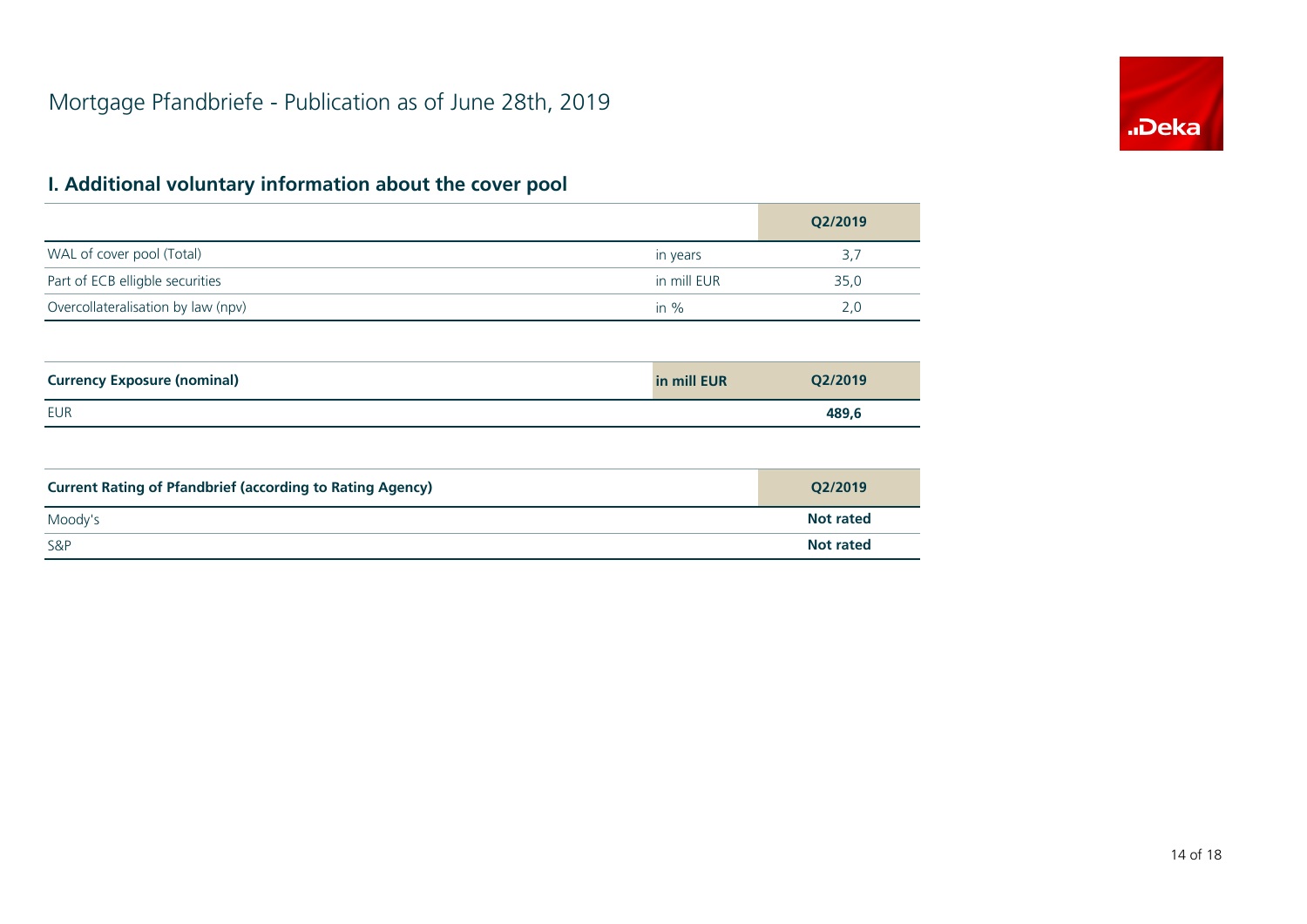| Breakdown of claims agianst centralbanks and banks<br>according to section 25 para. 1 no. 5 by Credit Quality Step | in mill EUR | O2/2019 |
|--------------------------------------------------------------------------------------------------------------------|-------------|---------|
| Credit Quality Step 1                                                                                              |             | 0.0     |
| Credit Quality Step 2                                                                                              |             | 0.0     |

| <b>Derivates</b>                                          |              | O2/2019 |
|-----------------------------------------------------------|--------------|---------|
| Are derivatives included in the cover pool?               | Yes / No     | No.     |
| Dervatives in the cover pool (npv)                        | in mill EUR  |         |
| Type of swaps (I=intra-group, E=external, B=both, N=none) | (I, E, B, N) | N       |

![](_page_14_Picture_4.jpeg)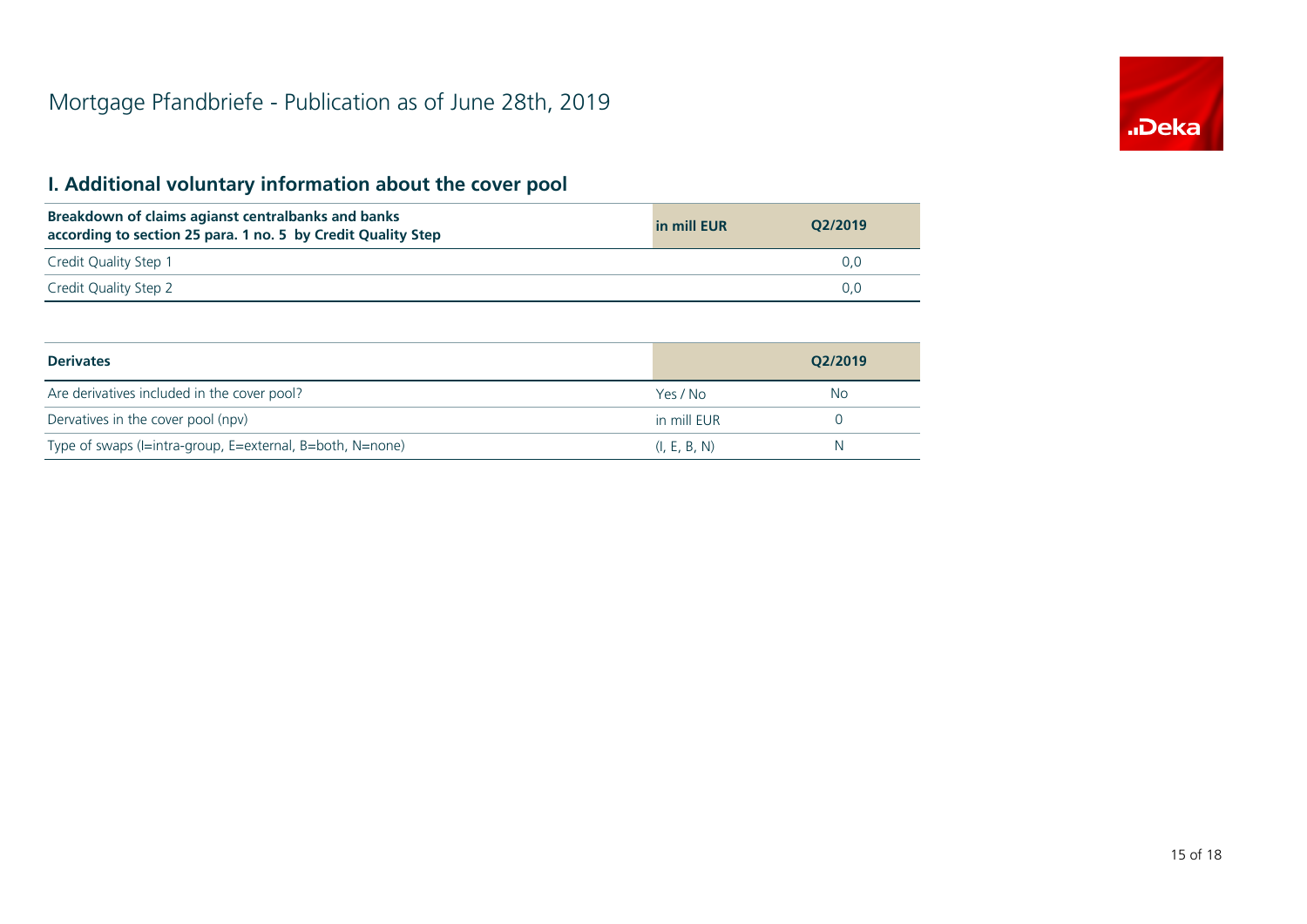![](_page_15_Picture_1.jpeg)

|                                                           |             | <b>Residential</b> | <b>Commercial</b> |  |
|-----------------------------------------------------------|-------------|--------------------|-------------------|--|
| Loans $(*)$                                               | Q2/2019     | Q2/2019            |                   |  |
| Number of loans                                           |             | $\bf{0}$           | 13                |  |
| Number of borrowers                                       |             |                    | 15                |  |
| Total amount of loans granted to the 10 biggest borrowers | in mill EUR | 0,0                | 381,7             |  |
| Number of properties                                      |             |                    | 15                |  |
| Part of owner occupied homes of cover assets              | in mill EUR | 0,0                | 0,0               |  |
| Part of multi-family homes of cover assets                | in mill EUR | 0,0                | 0,0               |  |

| Loans $(*)$                                                           |             | O2/2019             |
|-----------------------------------------------------------------------|-------------|---------------------|
| % of insured mortgages in the cover pool of total cover asstes        | in $%$      | 100,0%              |
| Are Insurances part of the cover pool?                                | Yes / No    | <b>Yes</b>          |
| Are guaranteed loans included in the cover pool?                      | Yes / No    | Not applicable (**) |
| % of quaranteed loans of total cover asstes                           | in $%$      | Not applicable (**) |
| Are self certified loans included in the cover pool?                  | Yes / No    | Not applicable (**) |
| Are limited certified loans included in the cover pool?               | Yes / No    | Not applicable (**) |
| % of non first lien mortgages in the cover pool of total cover assets | in $%$      | Not applicable (**) |
| Are ABS included in the cover pool?                                   | Yes / No    | Not applicable (**) |
| Part of interest only loans of total cover assets                     | in mill EUR | 364,1               |

(\*) Remark: Only regular cover pool assets are included.

(\*\*) Remark: Not applicable according to current legal situation.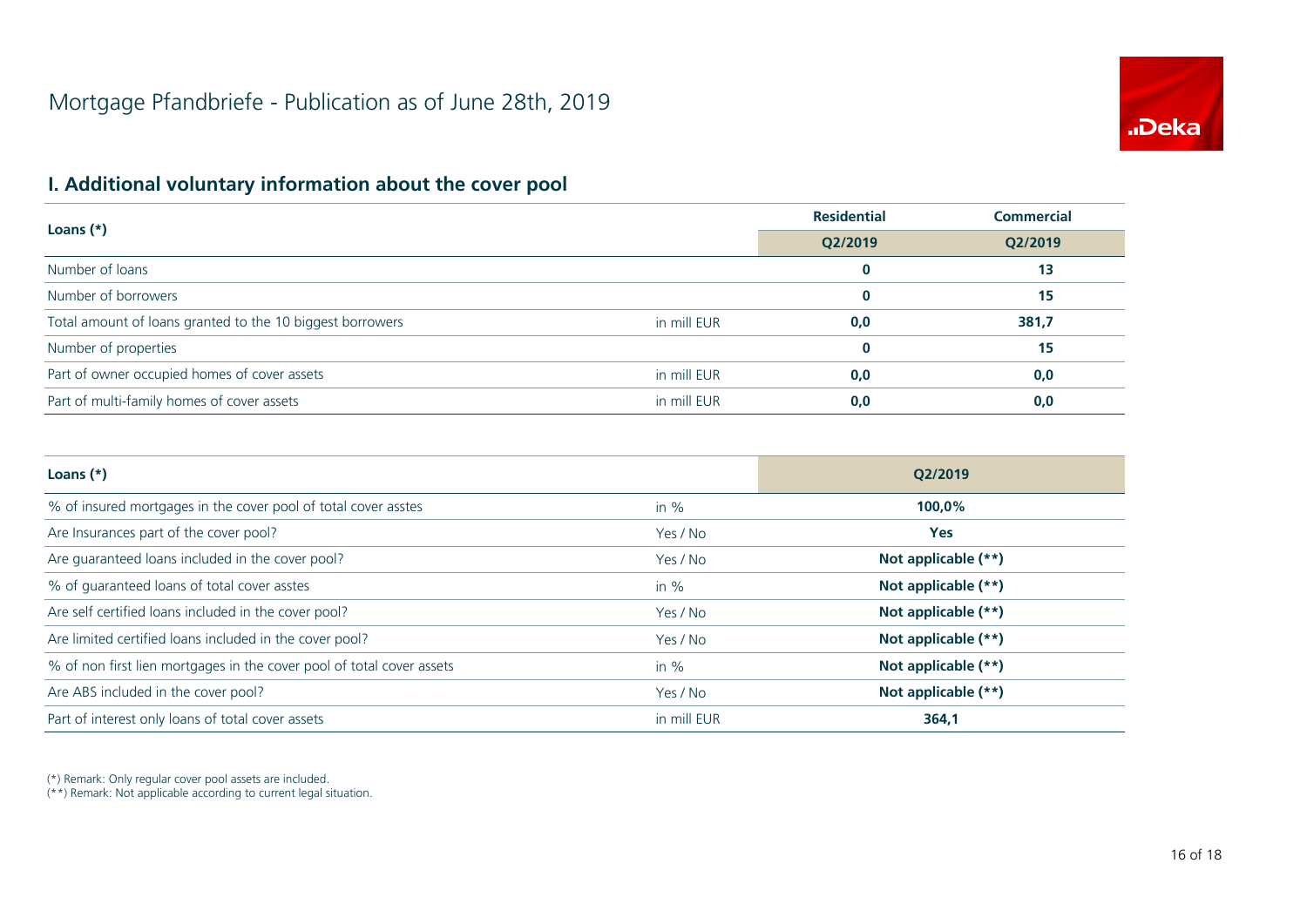![](_page_16_Picture_1.jpeg)

| Loan to Value (LTV) in buckets |        |     | in mill EUR | Q2/2019 |
|--------------------------------|--------|-----|-------------|---------|
| $> 0\%$                        | $\leq$ | 20% |             | 0,0     |
| $> 20\%$                       | $\leq$ | 30% |             | 0,0     |
| $> 30\%$                       | $\leq$ | 40% |             | 0,0     |
| $>40\%$                        | $\leq$ | 50% |             | 0,0     |
| $> 50\%$                       | $\leq$ | 60% |             | 454,6   |

| Loan seasoning in buckets<br>residential + commercial |        |            | in mill EUR | Q2/2019 |
|-------------------------------------------------------|--------|------------|-------------|---------|
|                                                       | $\leq$ | 12 months  |             | 0,0     |
| 12 months                                             | $\leq$ | 24 months  |             | 65,1    |
| 24 months                                             | $\leq$ | 36 months  |             | 36,2    |
| 36 months                                             | $\leq$ | 60 months  |             | 353,3   |
| 60 months                                             | $\leq$ | 120 months |             | 0,0     |
| 120 months                                            | $\geq$ |            |             | 0,0     |